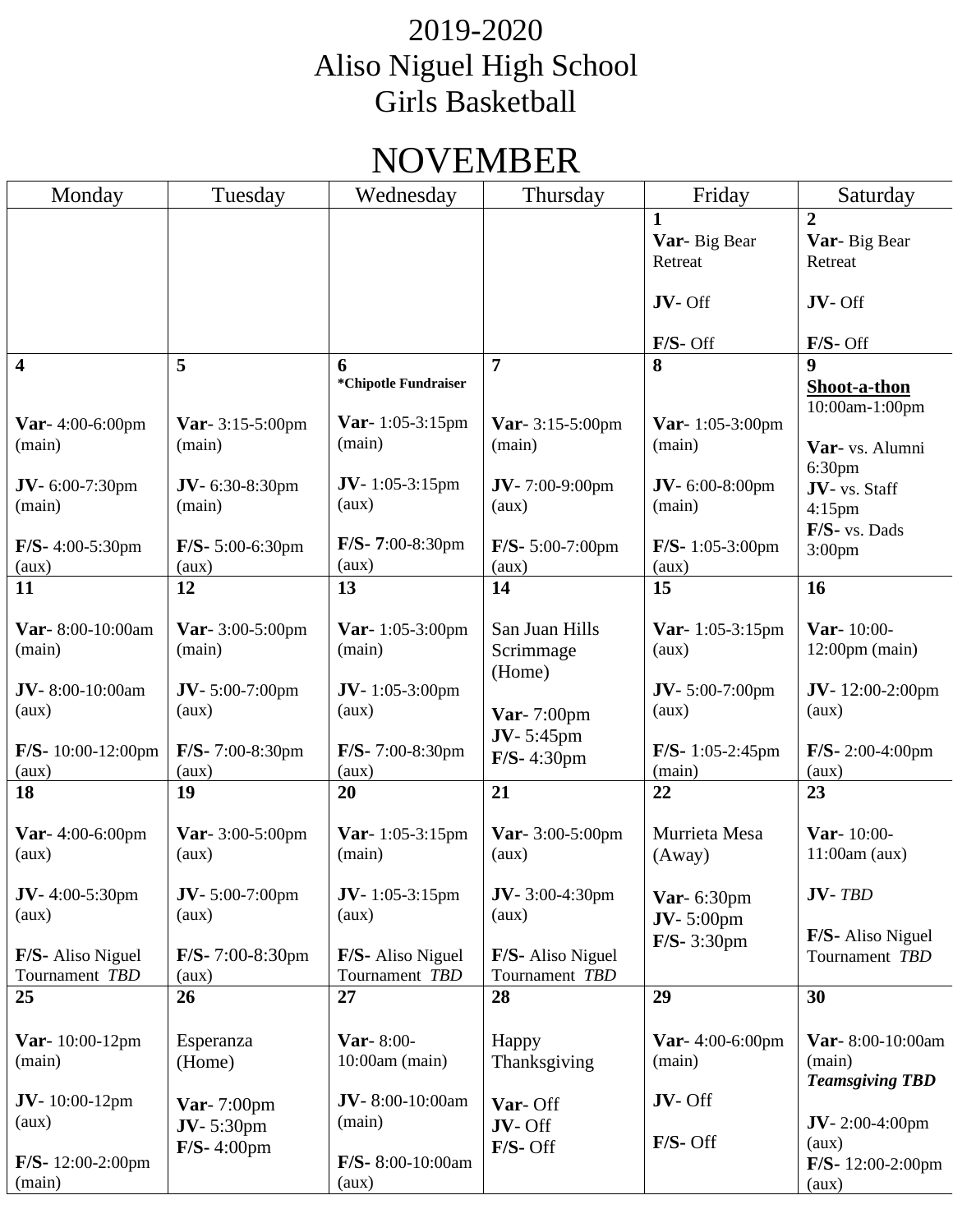## DECEMBER

| Monday                                                                                                         | Tuesday                                                                       | Wednesday                                                                   | Thursday                                                         | Friday                                                                           | Saturday                                                                 |
|----------------------------------------------------------------------------------------------------------------|-------------------------------------------------------------------------------|-----------------------------------------------------------------------------|------------------------------------------------------------------|----------------------------------------------------------------------------------|--------------------------------------------------------------------------|
| $\overline{2}$                                                                                                 | 3                                                                             | 4                                                                           | 5                                                                | 6                                                                                | 7                                                                        |
| <b>Var-</b> 3:00 vs.<br>Rosary @ Troy<br>Classic<br>$JV - 6:30-8:30$ pm<br>(aux)                               | <b>Var-</b> 4:30 vs.<br>Etiwanda @ Troy<br>Classic<br>JV-6:00-8:00pm<br>(aux) | Var- $1:05$ -<br>$3:00 \text{pm}$ (main)<br><b>JV</b> -1:05-3:00pm<br>(aux) | Var- 3:00-5:00pm<br>(aux)<br>JV-TBD @ Garden<br>Grove Tournament | <b>Var-</b> $TBD \otimes Troy$<br>Classic<br>JV-TBD @ Garden<br>Grove Tournament | Var- TBD @ Troy<br>Classic<br>JV-TBD @ Garden<br><b>Grove Tournament</b> |
| F/S- 5:00-6:30pm                                                                                               | $F/S-3:00-4:30$ pm                                                            | $F/S-4:30-$                                                                 | $F/S-5:00-7:00$ pm                                               | $F/S - 5:00-7:00$ pm                                                             | $F/S$ - Off                                                              |
| (aux)                                                                                                          | (aux)                                                                         | $6:00 \text{pm}$ (aux)                                                      | (aux)                                                            | (main)                                                                           |                                                                          |
| $\boldsymbol{9}$                                                                                               | 10                                                                            | 11                                                                          | 12                                                               | 13                                                                               | 14                                                                       |
| Var-TBD@<br>Artesia Tourn.<br>$JV$ - TBD @                                                                     | Var-TBD@<br>Artesia Tourn.<br>$JV$ - TBD @                                    | Var-TBD@<br>Artesia Tourn.<br>$JV$ - TBD @                                  | Var-TBD@<br>Artesia Tourn.<br>JV-TBD @ Tesoro                    | Var-TBD@<br>Artesia Tourn.<br>JV-TBD @ Tesoro                                    | Var- TBD @ Artesia<br>Tourn.<br>JV-TBD @ Tesoro                          |
| Tesoro Tourn.                                                                                                  | Tesoro Tourn.                                                                 | Tesoro Tourn.                                                               | Tourn.                                                           | Tourn.                                                                           | Tourn.                                                                   |
| $F/S-6:30-8:00$ pm<br>(aux)                                                                                    | $F/S - 7:15-8:45$ pm<br>(aux)                                                 | $F/S-3:00-$<br>$4:30 \text{pm}$ (aux)                                       | $F/S-6:00-7:30$ pm<br>(aux)                                      | $F/S-1:05-3:00$ pm<br>(aux)                                                      | $F/S-10:00-12:00$ pm<br>(aux)                                            |
| 16 (Finals)                                                                                                    | 17 (Finals)                                                                   | 18 (Finals)                                                                 | 19                                                               | 20                                                                               | 21                                                                       |
| Var- 3:00-4:30pm<br>(main)                                                                                     | <b>Var</b> - 1:45-3:30pm<br>(main)                                            | <b>Var</b> - $6:30$ -<br>$8:00 \text{pm}$ (main)                            | <b>Var</b> - 1:45-3:30pm<br>(main)                               | University<br>(Away)                                                             | Var-10:00-12:00pm<br>(main)                                              |
| $JV - 4:30 - 6:00$ pm<br>(main)                                                                                | JV-5:00-6:30pm<br>(main)                                                      | JV-6:30-8:00pm<br>(aux)                                                     | JV-1:45-3:30pm<br>(aux)                                          | Var- 6:30pm<br>$JV - 5:00$ pm                                                    | $JV-12:00-2:00$ pm<br>(main)                                             |
| $F/S-3:00-4:30$ pm<br>(aux)                                                                                    | $F/S-1:45-3:30$ pm<br>(aux)                                                   | $F/S-5:00-$<br>$6:30 \text{pm}$ (aux)                                       | F/S- TBD @ San<br>Clemente Tourn.                                | $F/S$ - TBD @ San<br>Clemente Tourn.                                             | $F/S$ - TBD @ San<br>Clemente Tourn.                                     |
| 23                                                                                                             | 24                                                                            | 25                                                                          | 26                                                               | 27                                                                               | 28                                                                       |
| Var- $TBD$ $@$<br>Marina Tourn.                                                                                | Var-8:00-<br>$10:00$ am (main)<br><b>Secret Santa</b>                         | Merry<br>Christmas                                                          | Var- $TBD@$<br>Marina Tourn.                                     | Var- $TBD$ $@$<br>Marina Tourn.                                                  | Var- TBD @ Marina<br>Tourn.                                              |
| JV-8:00-10:00am<br>(main)                                                                                      | JV-Off                                                                        | Var-Off<br>JV-Off<br>$F/S$ - Off                                            | JV-TBD @ Villa<br>Park Tourn.                                    | JV-TBD @ Villa<br>Park Tourn.                                                    | JV-TBD @ Villa<br>Park Tourn.                                            |
| $F/S-8:00-10:00am$<br>(aux)                                                                                    | $F/S$ - Off                                                                   |                                                                             | F/S- TBD @ Villa<br>Park Tourn.                                  | $F/S$ - <i>TBD</i> @ Villa<br>Park Tourn.                                        | $F/S$ - <i>TBD</i> @ Villa<br>Park Tourn.                                |
| 30<br>Var-Open Gym<br><b>TBD</b><br>JV-TBD @ Villa<br>Park Tourn.<br>$F/S$ - <i>TBD</i> @ Villa<br>Park Tourn. | 31<br><b>All levels-</b><br>Open Gym<br><b>TBD</b>                            |                                                                             |                                                                  |                                                                                  |                                                                          |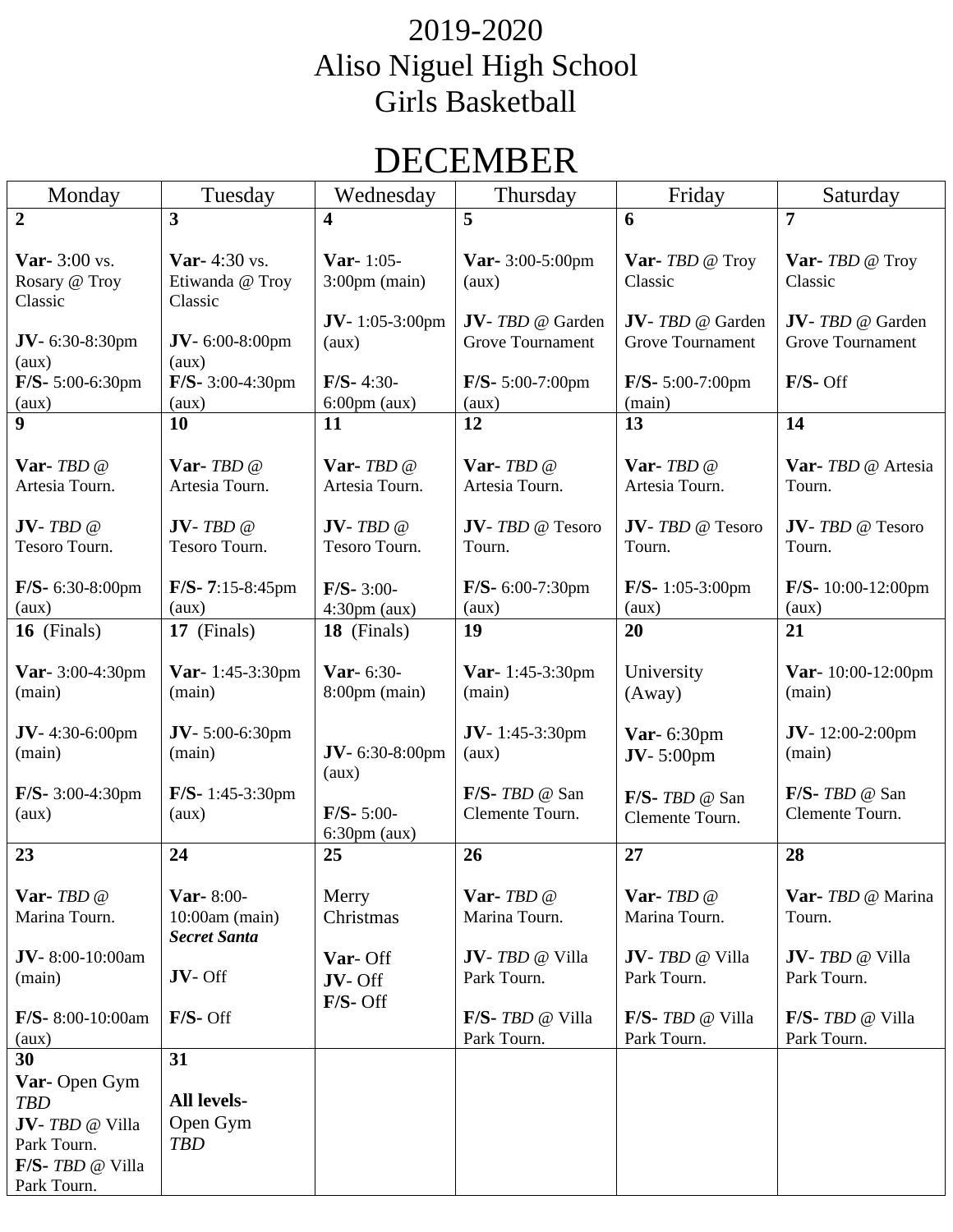# JANUARY

| Monday                                  | Tuesday                                          | Wednesday                         | Thursday                         | Friday                             | Saturday                                                  |
|-----------------------------------------|--------------------------------------------------|-----------------------------------|----------------------------------|------------------------------------|-----------------------------------------------------------|
|                                         |                                                  | $\mathbf{1}$                      | $\overline{2}$                   | 3                                  | $\overline{\mathbf{4}}$                                   |
|                                         |                                                  | Var- $8:00-$<br>$10:00$ am (main) | Var- $10:00-12:00$ pm<br>(main)  | Var-8:00-10:00am<br>(main)         | Var-Matt<br>Denning Classic<br>@ Mater Dei TBD            |
|                                         |                                                  | $JV-8:00-$<br>$10:00$ am (main)   | $JV-4:00-6:00$ pm<br>(main)      | JV-8:00-10:00am<br>(aux)           | <b>Bishop Amat</b><br>(Away)                              |
|                                         |                                                  | $F/S-8:00-$<br>$10:00$ am $(aux)$ | F/S- 10:00-12:00am<br>(aux)      | F/S-10:00-12:00pm<br>(aux)         | $JV-3:30pm$<br>$F/S-2:00$ pm                              |
| 6                                       | 7                                                | 8                                 | 9                                | 10                                 | 11                                                        |
| Var- 4:00-6:00pm<br>(main)              | Tesoro<br>(Away)                                 | <b>Var</b> -1:05-3:15pm<br>(main) | Var- 3:00-5:00pm<br>(main)       | <b>Var</b> -1:05-3:15pm<br>(main)  | Dana Hills<br>(Away)                                      |
| $JV - 6:00-7:30$ pm<br>(main)           | Var- $7:00$ pm<br>$JV - 5:30$ pm                 | <b>JV</b> -1:05-3:15pm<br>(aux)   | JV-5:00-6:30pm<br>(main)         | $JV - 6:30-8:00$ pm<br>(aux)       | Var- 7:00pm<br><b>JV</b> -5:30pm                          |
| $F/S-4:00-5:30$ pm<br>(aux)             | $F/S-4:00$ pm                                    | $F/S-4:30-6:00$ pm<br>(aux)       | $F/S-6:30-8:00$ pm<br>(aux)      | $F/S-1:15-3:00$ pm<br>(aux)        | $F/S-4:00$ pm                                             |
| 13                                      | 14                                               | 15                                | 16                               | 17                                 | 18                                                        |
| <b>Var</b> - $4:00$ -6:00pm<br>(main)   | San Clemente<br>(Away)                           | <b>Var</b> -1:05-3:15pm<br>(main) | <b>Trabuco Hills</b><br>(Away)   | <b>Var</b> -1:05-3:15pm<br>(main)  | Var-TBD@<br>Norco                                         |
| $JV - 6:00-7:30$ pm<br>(main)           | Var- 7:00pm<br>$JV - 5:30$ pm                    | $JV-1:05-3:15pm$<br>(main)        | Var- 7:00pm<br><b>JV</b> -5:30pm | $JV - 4:30 - 6:30$ pm<br>(aux)     | Extravaganza<br>JV-8:00-10:00am                           |
| $F/S-4:00-5:30$ pm<br>(aux)             | $F/S-4:00$ pm                                    | $F/S-1:05-3:15$ pm<br>(aux)       | $F/S-4:00$ pm                    | $F/S-1:15-3:00$ pm<br>(aux)        | (main)<br>$F/S-10:00-$<br>$12:00 \text{pm}$ (main)        |
| 20                                      | 21                                               | 22                                | 23                               | 24                                 | 25                                                        |
| Var-Presion<br>Showcase @<br>Orangewood | <b>Var</b> - $3:00$ -<br>$4:30 \text{pm}$ (main) | Var-1:05-3:15pm<br>(main)         | Tesoro<br>(Home)                 | <b>Var</b> -1:05-3:15pm<br>(main)  | Var- $1:00$ pm vs.<br>Cerritos @<br><b>Matson Classic</b> |
| Academy TBD<br>$JV-10:00-12:00$ pm      | $JV - 3:00-$<br>$4:30 \text{pm}$ (main)          | <b>JV</b> -1:05-3:15pm<br>(aux)   | Var- $7:00$ pm<br>$JV-5:30pm$    | $JV - 4:30 - 6:30$ pm<br>(aux)     | (Orange Lutheran)<br>JV-8:00-10:00am                      |
| (main)<br>$F/S-12:00-2:00$ pm<br>(main) | $F/S - 3:00-$<br>$4:30 \text{pm}$ (aux)          | $F/S-4:30-6:30$ pm<br>(aux)       | $F/S-4:00 \text{pm}$             | $F/S-1:15-3:00$ pm<br>(aux)        | (main)<br>$F/S-10:00-$<br>$12:00 \text{pm}$ (main)        |
| 27                                      | 28                                               | 29                                | 30                               | 31                                 |                                                           |
| <b>Var</b> - $4:00$ -6:00pm<br>(main)   | Mater Dei<br>(Home)                              | <b>Var</b> -1:05-3:15pm<br>(main) | Dana Hills<br>(Home)             | <b>Var</b> -1:05-3:15pm<br>(main)  |                                                           |
| $JV - 6:00-7:30$ pm<br>(main)           | Var- $7:00$ pm<br>$JV - 5:30pm$                  | <b>JV</b> -1:05-3:00pm<br>(aux)   | Var- $7:00$ pm<br>$JV - 5:30pm$  | $JV - 4:30 - 6:30$ pm<br>(aux)     |                                                           |
| $F/S-4:00-5:30 \text{pm}$<br>$(aux)$ -  | $F/S-4:00$ pm                                    | $F/S-4:30-6:30$ pm<br>(aux)       | $F/S-4:00$ pm                    | $F/S-1:15-3:00 \text{pm}$<br>(aux) |                                                           |